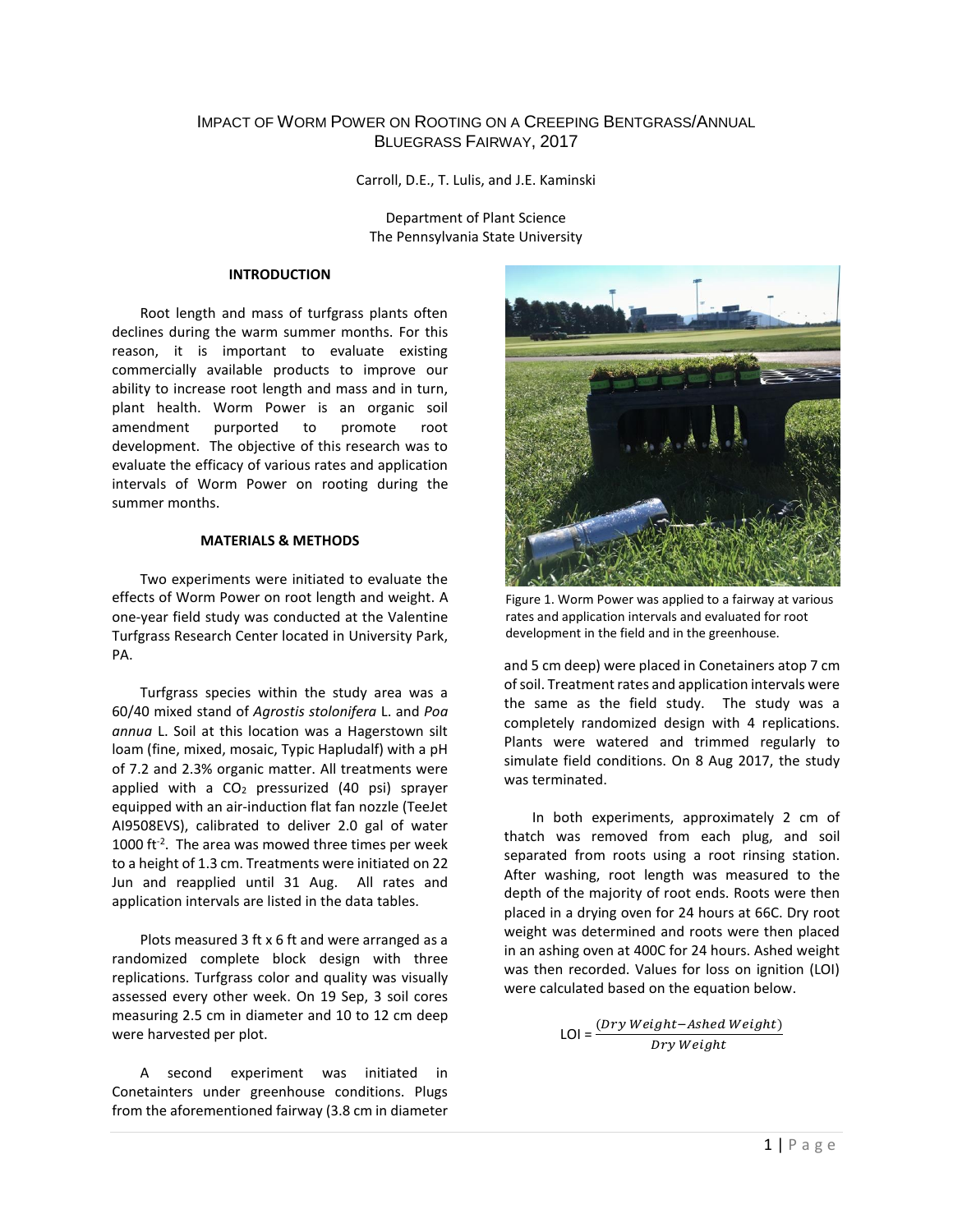All data were subjected to analysis of variance and means were separated at  $P \le 0.05$  according to Fisher's Protected least significant difference test.

# **RESULTS & DISCUSSION**

No differences in turfgrass color or quality or root length or mass were observed in either study. Although no differences were observed in this fairway trial, further research is needed to assess the impact of Worm Power on root development on golf course putting greens and turfgrass grown on different soil types.

### **ACKNOWLEDGEMENTS**

We thank the Joseph Valentine Turfgrass Research Center staff for supporting this research.